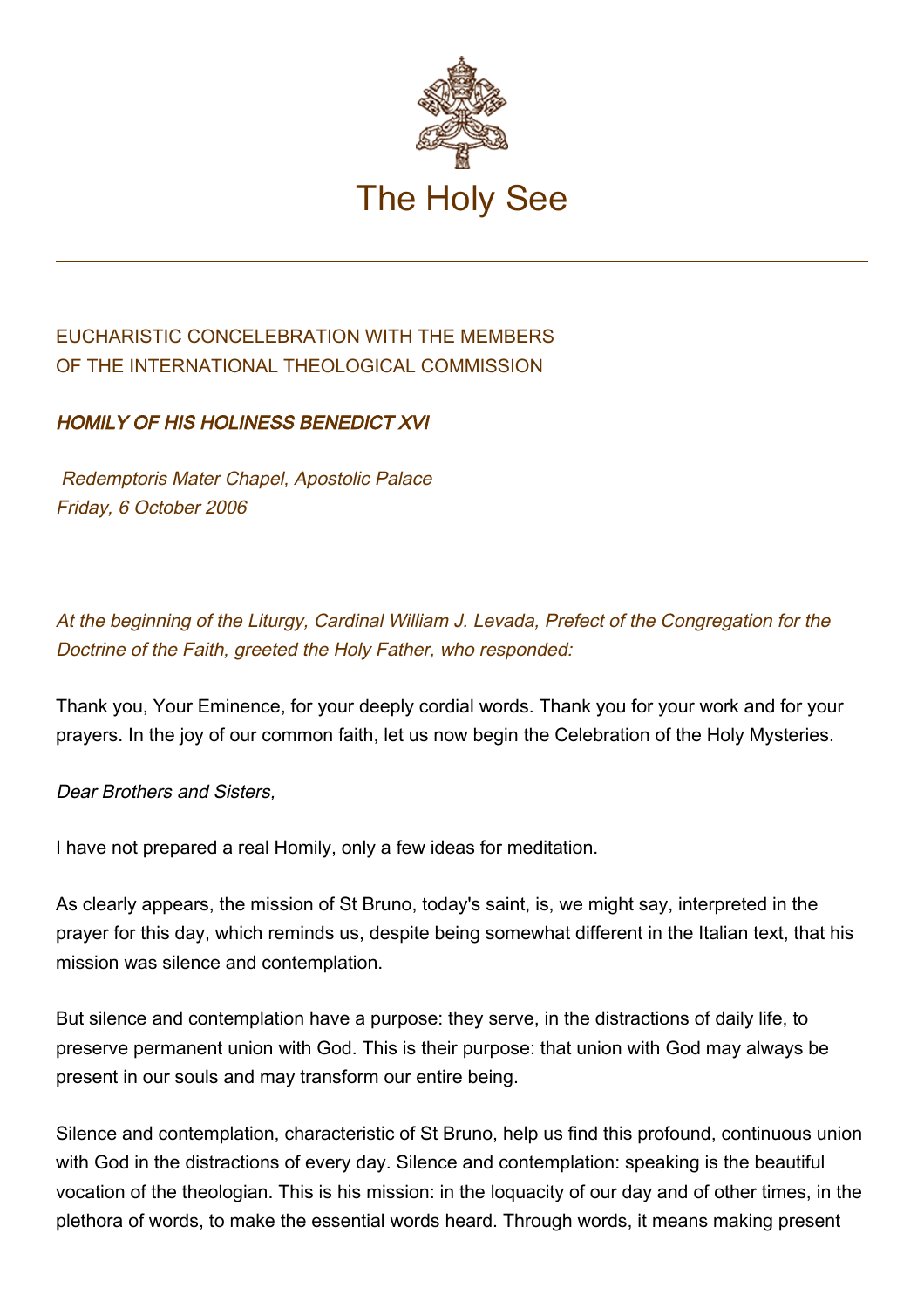the Word, the Word who comes from God, the Word who is God.

Yet, since we are part of this world with all its words, how can we make the Word present in words other than through a process of purification of our thoughts, which in addition must be above all a process of purification of our words?

How can we open the world, and first of all ourselves, to the Word without entering into the silence of God from which his Word proceeds? For the purification of our words, hence, also for the purification of the words of the world, we need that silence which becomes contemplation, which introduces us into God's silence and brings us to the point where the Word, the redeeming Word, is born.

St Thomas Aquinas, with a long tradition, says that in theology God is not the object of which we speak. This is our own normal conception.

God, in reality, is not the object but the subject of theology. The one who speaks through theology, the speaking subject, must be God himself. And our speech and thoughts must always serve to ensure that what God says, the Word of God, is listened to and finds room in the world.

Thus, once again we find ourselves invited to this process of forfeiting our own words, this process of purification so that our words may be nothing but the instrument through which God can speak, and hence, that he may truly be the subject and not the object of theology.

In this context, a beautiful phrase from the First Letter of St Peter springs to my mind. It is from verse 22 of the first chapter. The Latin goes like this: "Castificantes animas nostras in oboedentia veritatis". Obedience to the truth must "purify" our souls and thus guide us to upright speech and upright action.

In other words, speaking in the hope of being applauded, governed by what people want to hear out of obedience to the dictatorship of current opinion, is considered to be a sort of prostitution: of words and of the soul.

The "purity" to which the Apostle Peter is referring means not submitting to these standards, not seeking applause, but rather, seeking obedience to the truth.

And I think that this is the fundamental virtue for the theologian, this discipline of obedience to the truth, which makes us, although it may be hard, collaborators of the truth, mouthpieces of truth, for it is not we who speak in today's river of words, but it is the truth which speaks in us, who are really purified and made chaste by obedience to the truth. So it is that we can truly be harbingers of the truth.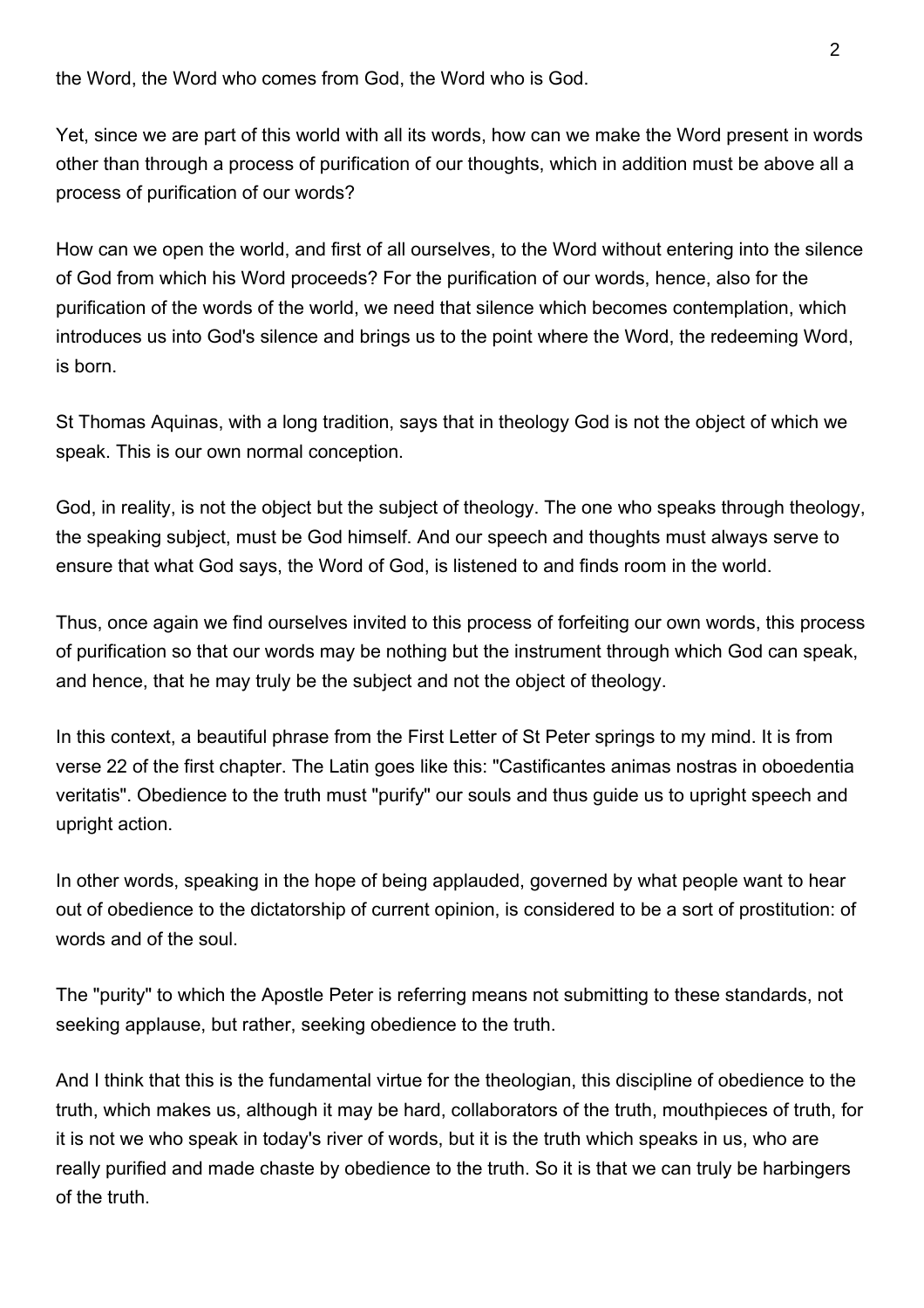This reminds me of St Ignatius of Antioch and something beautiful he said: "Those who have understood the Lord's words understand his silence, for the Lord should be recognized in his silence". The analysis of Jesus' words reaches a certain point but lives on in our thoughts.

Only when we attain that silence of the Lord, his being with the Father from which words come, can we truly begin to grasp the depth of these words.

Jesus' words are born in his silence on the Mountain, as Scripture tells us, in his being with the Father.

Words are born from this silence of communion with the Father, from being immersed in the Father, and only on reaching this point, on starting from this point, do we arrive at the real depth of the Word and can ourselves be authentic interpreters of the Word. The Lord invites us verbally to climb the Mountain with him and thus, in his silence, to learn anew the true meaning of words.

In saying this, we have arrived at today's two Readings. Job had cried out to God and had even argued with God in the face of the glaring injustice with which God was treating him. He is now confronted with God's greatness. And he understands that before the true greatness of God all our speech is nothing but poverty and we come nowhere near the greatness of his being; so he says: "I have spoken... twice, but I will proceed no further" [Jb 40: 5].

We are silent before the grandeur of God, for it dwarfs our words. This makes me think of the last weeks of St Thomas' life. In these last weeks, he no longer wrote, he no longer spoke. His friends asked him: "Teacher, why are you no longer speaking? Why are you not writing?". And he said: "Before what I have seen now all my words appear to me as straw".

Fr Jean-Pierre Torrel, the great expert on St Thomas, tells us not to misconstrue these words. Straw is not nothing. Straw bears grains of wheat and this is the great value of straw. It bears the ear of wheat. And even the straw of words continues to be worthwhile since it produces wheat.

For us, however, I would say that this is a relativization of our work; yet, at the same time, it is an appreciation of our work. It is also an indication in order that our way of working, our straw, may truly bear the wheat of God's Word.

The Gospel ends with the words: "He who hears you, hears me". What an admonition! What an examination of conscience those words are! Is it true that those who hear me are really listening to the Lord? Let us work and pray so that it may be ever more true that those who hear us hear Christ. Amen!